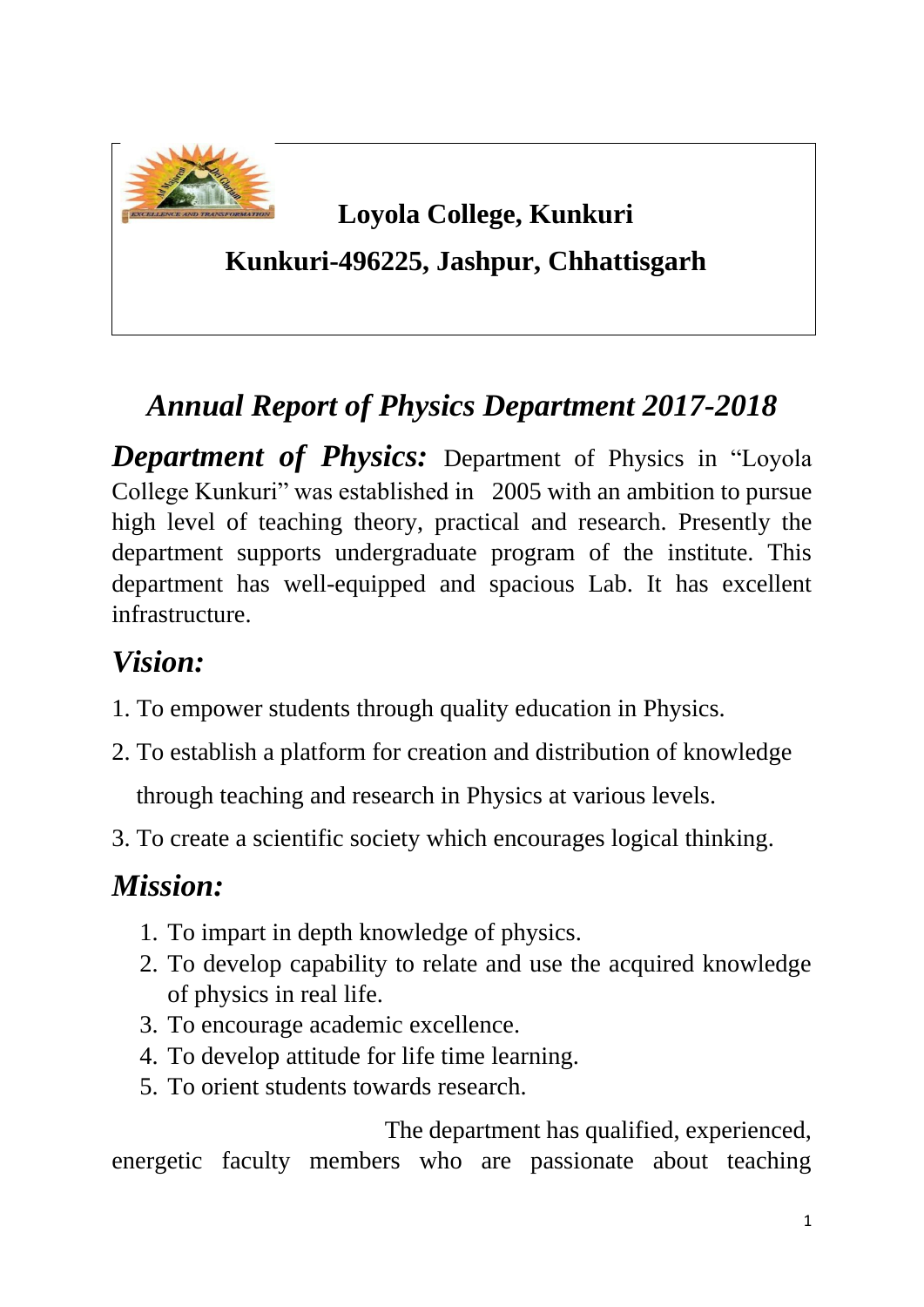profession. In order to develop interest about physics in students mind and to motivate them to gain the knowledge, we conducted various activities in every academic year.

**NAME OF DEPARTMENT: PHYSICS NAME OF INCHARGE:** Miss ASHA CHAUHAN **NAME OF OTHER MEMBERS:** Mr. Nitesh Kumar Gupta **NON-TEACHING STAFF:** Mr. NAVEEN TOPPO

(Lab-assistant)

#### *1. Activities conducted:*

| S.<br>No. | <b>Date</b>                                        | <b>Activity</b>                         | <b>Details</b>                                                                                                                                                                                         |
|-----------|----------------------------------------------------|-----------------------------------------|--------------------------------------------------------------------------------------------------------------------------------------------------------------------------------------------------------|
| 1.        | $10th$ July 2019                                   | Welcome<br>of first year<br>Students.   | Orientation lecture by Principal<br>Dr. Fr. Telesphor Lakra and Fr.<br>Satya Prakash.                                                                                                                  |
| 2.        | Progressive<br>form<br>September<br>to<br>January  | Unit<br>wise<br>test<br>and<br>CET.     | The department conducted <i>unit</i><br>wise test for all year students.                                                                                                                               |
| 3.        | Progressive<br>from<br>September<br>to<br>December | Seminar                                 | The department conducted topic<br>wise seminar for all students in<br>presence of teaching staff and<br>guest.                                                                                         |
| 4.        | December                                           | Mini-<br>Project and<br>poster<br>model | All year students of B.Sc.<br>Computer science prepared their<br>like GATE, metal<br>project<br>detector, mini hydraulic<br>pressure machine, posters-like<br>big-bang theory, nuclear<br>reactor etc. |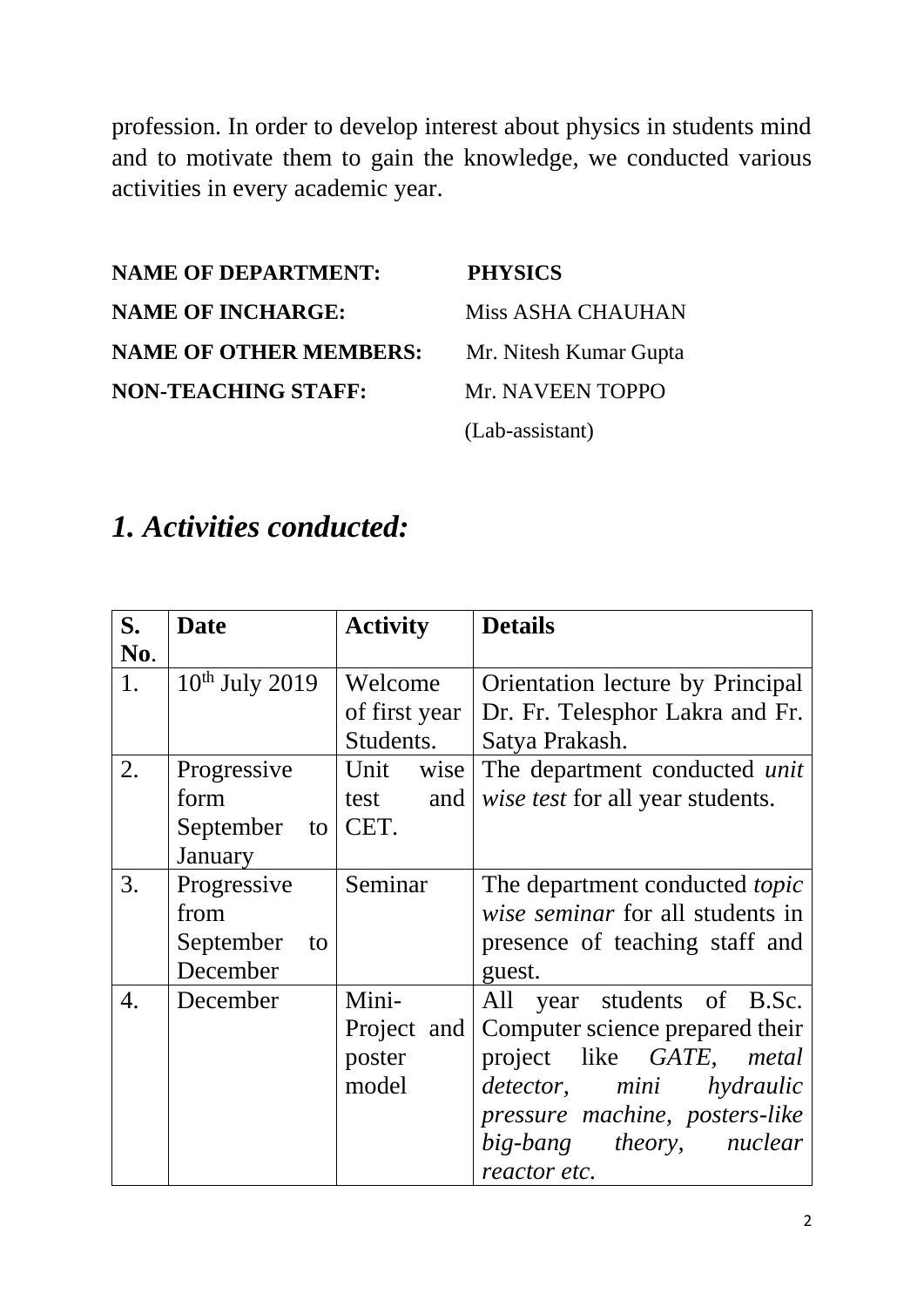| January | Model | Department organized model     |
|---------|-------|--------------------------------|
|         | exam  | exam for all year students for |
|         |       | their good performance in main |
|         |       | annual exam.                   |

# *2. Workshop/conference Attended:*

1. Miss Asha Chauhan attended two days Faculty development program organized by *Xidas, Jabalpur Madhya Pradesh*, for Loyola college, Kunkuri from 18/06/2018 to 19/06/2018.

### *4. Students Achievement:*

1. Priyanka Gupta student of B. Sc. Third year C. S. got the chance to become a one-day collector of Jashpur district.

### *5. Any other Innovative practices:*

1. **Orientation lecture for women students**: Miss Asha Chauhan, Miss Swati Bareth, Miss Sonam Kispotta, and Miss Sangeeta Yadav, conducted orientation for B. Sc. computer science all years girl's student on 27/07/2017.

2. **Guinness lecture for mini projects:** Miss Asha Chauhan conducted a lecture to guide the mini projects on 02/12/17.

3. **Orientation on Internal Quality Assurance Cell (IQAC):** Miss Asha Chauhan attended the orientation program on IQAC by Fr. Satya Prakash.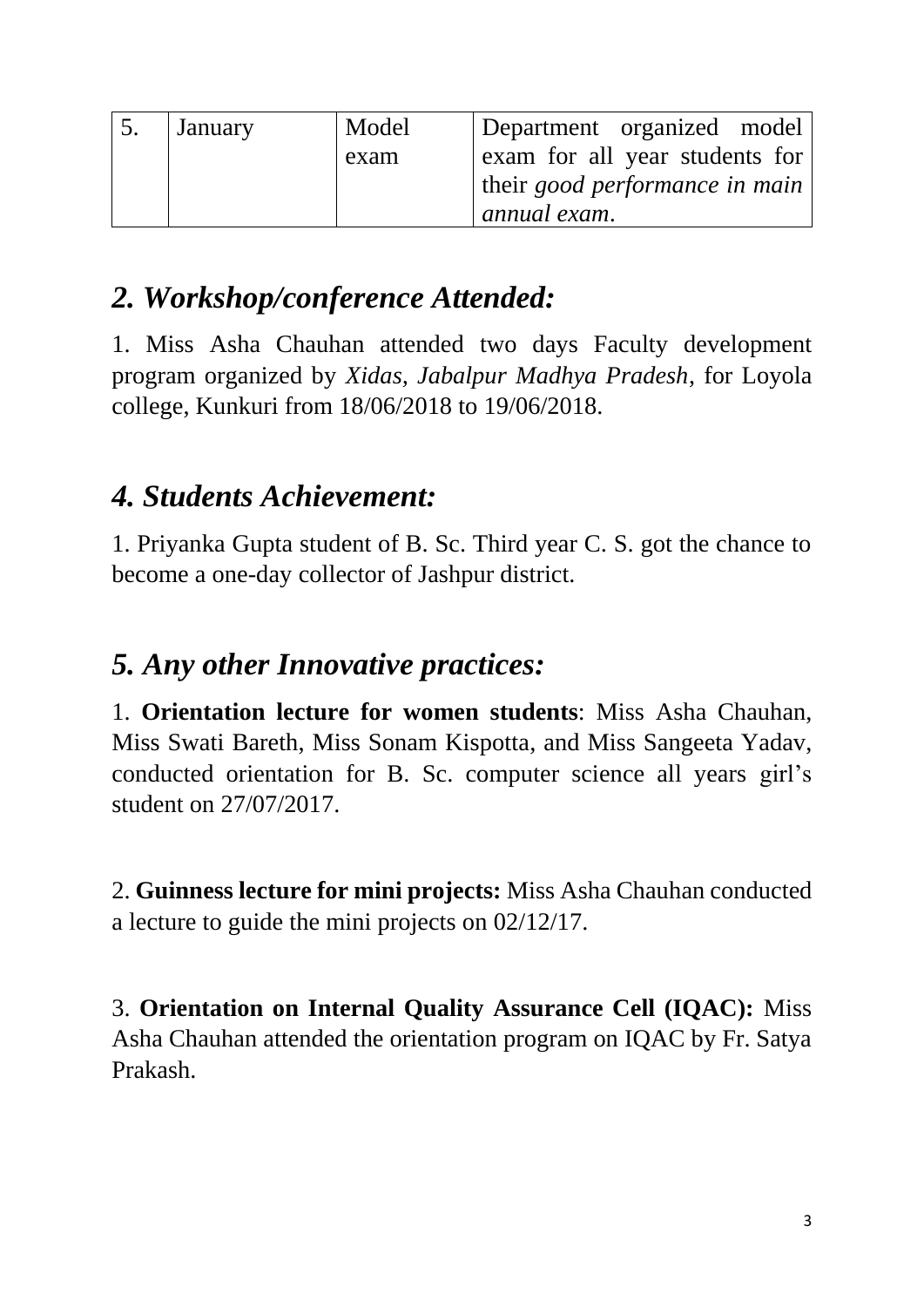4. **Parent's meeting:** Miss Asha Chauhan and department conducted parent's meeting on the 03/12/2017.

# *6. Faculty Profile:*

|    | <b>S.No.</b>   <b>Name of Faculty</b> | <b>Academic</b>      | <b>Teaching</b>    | <b>Teaching</b> |
|----|---------------------------------------|----------------------|--------------------|-----------------|
|    |                                       | <b>Qualification</b> | <b>Experiences</b> | <b>Classes</b>  |
|    | Asha Chauhan                          | M.Sc., SET           | $\overline{2}$     | $B.Sc.-I,$      |
|    |                                       |                      |                    | II, III         |
|    | <b>Nitesh</b><br>Kumar   $B.E.$       |                      |                    | $B.Sc.-I,$      |
|    | Gupta                                 |                      |                    | II.III          |
| 3. | Naveen Toppo                          | Diploma<br>in        | $\overline{4}$     | Practicals      |
|    |                                       | electronics          |                    |                 |

# *7. Degree College Course:*

| S.  | Year              | <b>Course</b> |                   | <b>Title</b>                               |
|-----|-------------------|---------------|-------------------|--------------------------------------------|
| No. |                   |               | <b>Code/Paper</b> |                                            |
| 1.  | First Year        | 20P/          |                   | First Mechanics, Oscillations<br>and       |
|     |                   | paper         |                   | properties of matter.                      |
| 2.  | First Year $20P/$ |               | Second            | Electricity,<br>Magnetism,                 |
|     |                   | paper         |                   | Vector<br>Electromagnetic<br>theory,       |
|     |                   |               |                   | algebra                                    |
| 3.  | Second            | 20P/          |                   | First Thermodynamics, Kinetic theory       |
|     | Year              | paper         |                   | and Statistical physics                    |
| 4.  | Second            | 20P/          |                   | Second   Waves, Acoustics and Optics.      |
|     | Year              | paper         |                   |                                            |
| 5.  | Third             | 20P/          |                   | First   Classical<br>mechanics,<br>Quantum |
|     | Year              | paper         |                   | Mechanics, Atomic and Molecular            |
|     |                   |               |                   | physics, Nnuclear physics                  |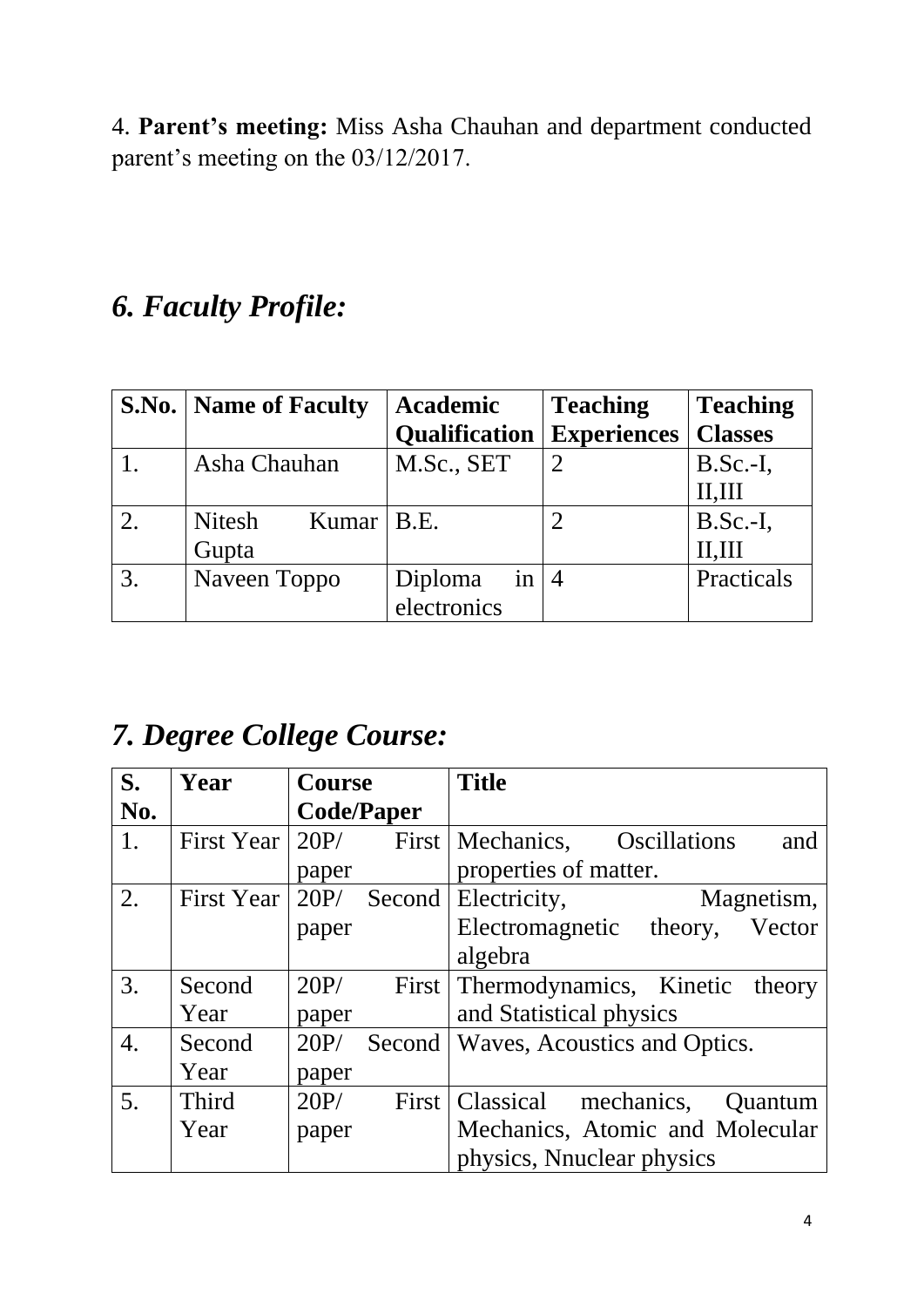| 6. | Third                | 20P/  | Second Solid state physics, Solid state |
|----|----------------------|-------|-----------------------------------------|
|    | Year                 | paper | $\lq\lq C$<br>device and Electronics,   |
|    |                      |       | language                                |
|    | All year   Practical |       | Physics practical for all year          |
|    | students             |       | students related to their subject.      |

• The syllabus is design by the university according to competitive exam like NET, SET, GATE, JAM, JEST, JEE etc.

• Each paper contains five units with numericals and practicals related to the subject so the students get deep knowledge about the theory.

# *8. Department Highlights:*

- Total no. of Faculty member: 04
- Total no. of Students in B.Sc. First C.S.: 68
- Total no. of Students in B.Sc. Second C.S.: 26
- Total no. of Students in B.Sc. Third C.S.: 50

• Well equipped spacious laboratory with sophisticated test and measuring instruments and equipments such as Spectroscope, Cathode Ray Oscilloscopes, Function Generators, Galvanometer, Dielectric, Planck's Constant, Four probe, Hall effect, Transistor, PNP diodes, Tunnel Diode etc.

• The department has well equipped separate dark room for students so they can enjoy the experiments related with light.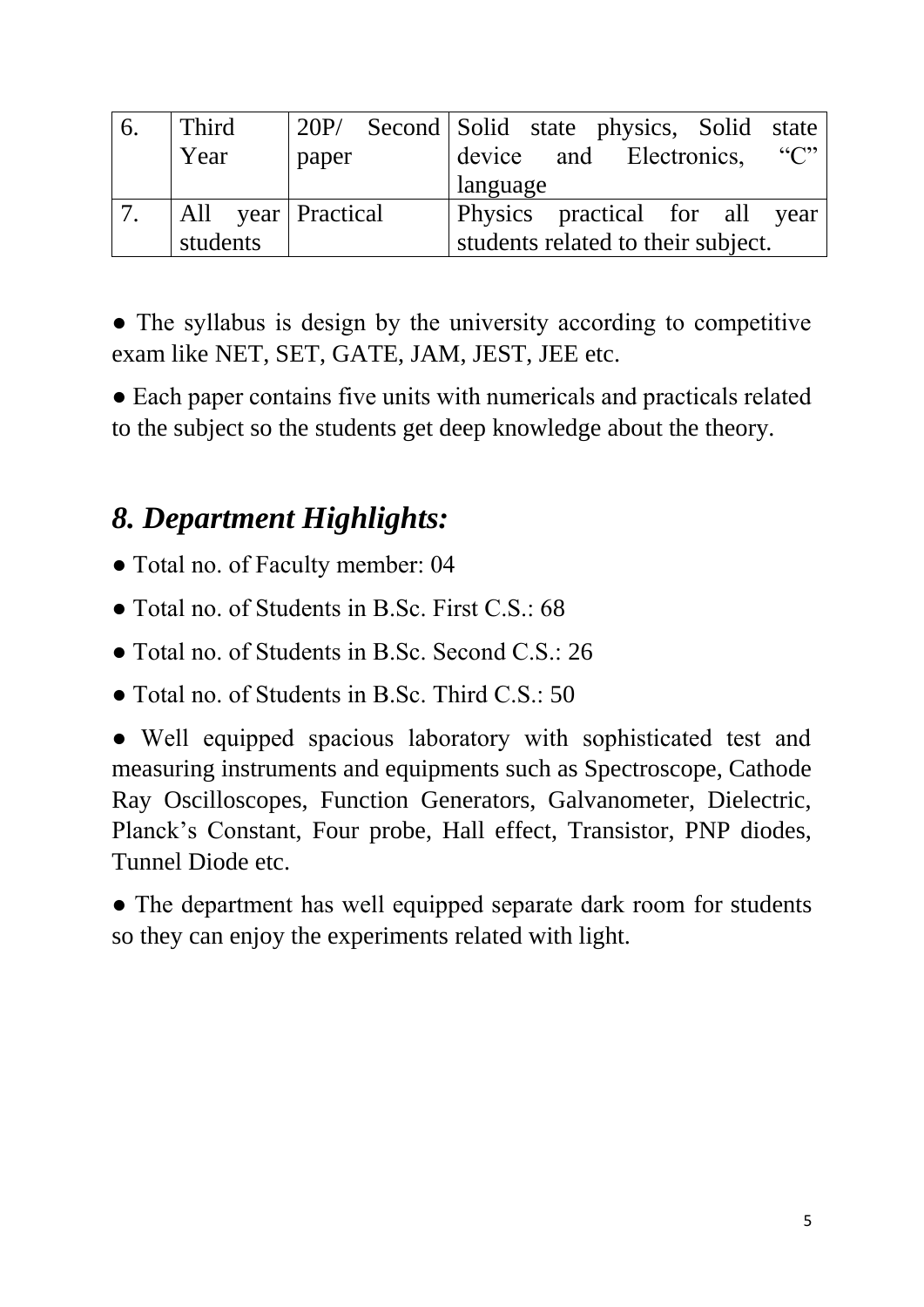**Orientation lecture by Principal Dr. Fr. Telesphor Lakra and Fr. Satya Prakash.**

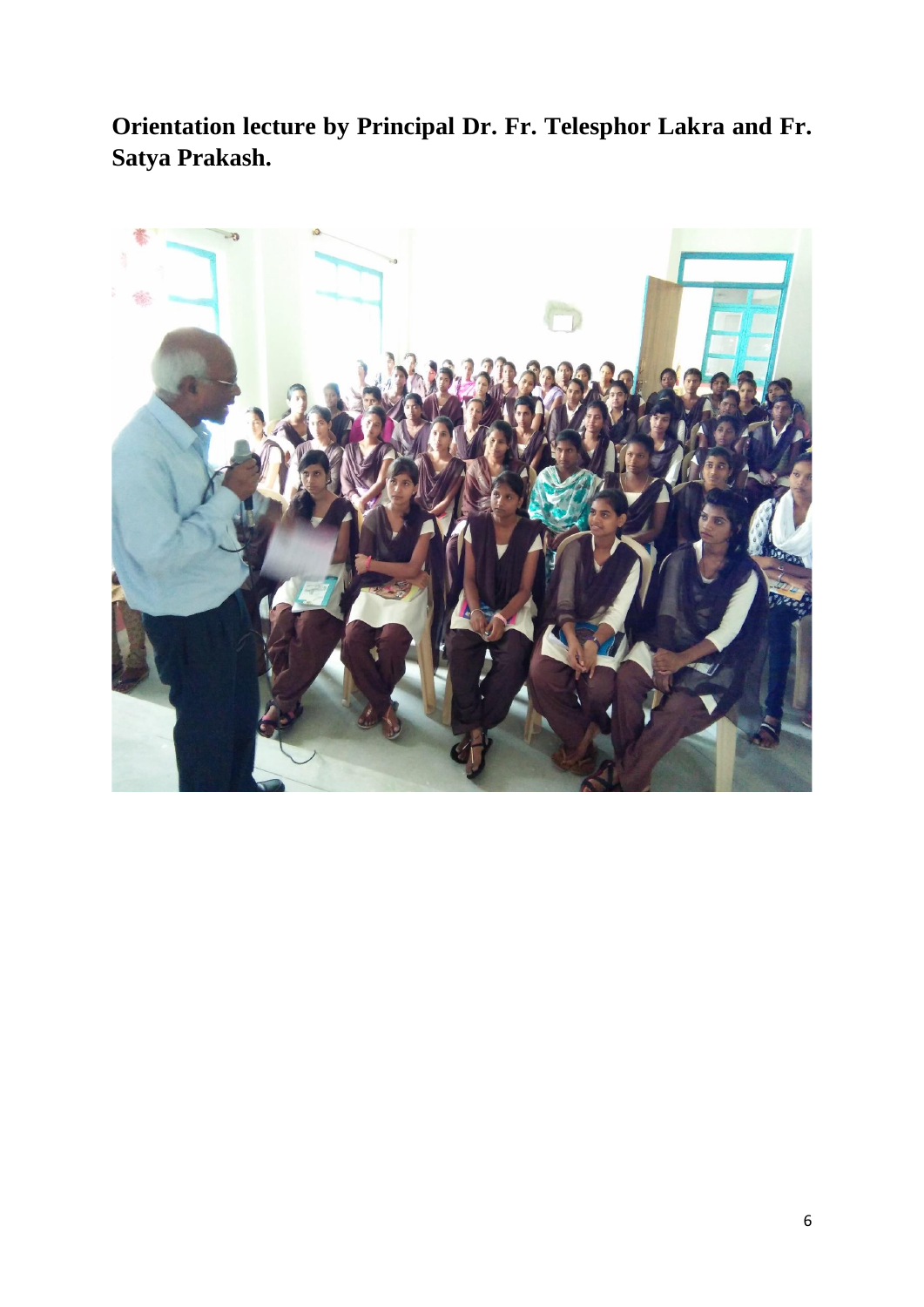**Miss Asha Chauhan got the certificate for Faculty development program organized by Xidas, Jabalpur, Madhya Pradesh.** 



 **Parent's meeting**

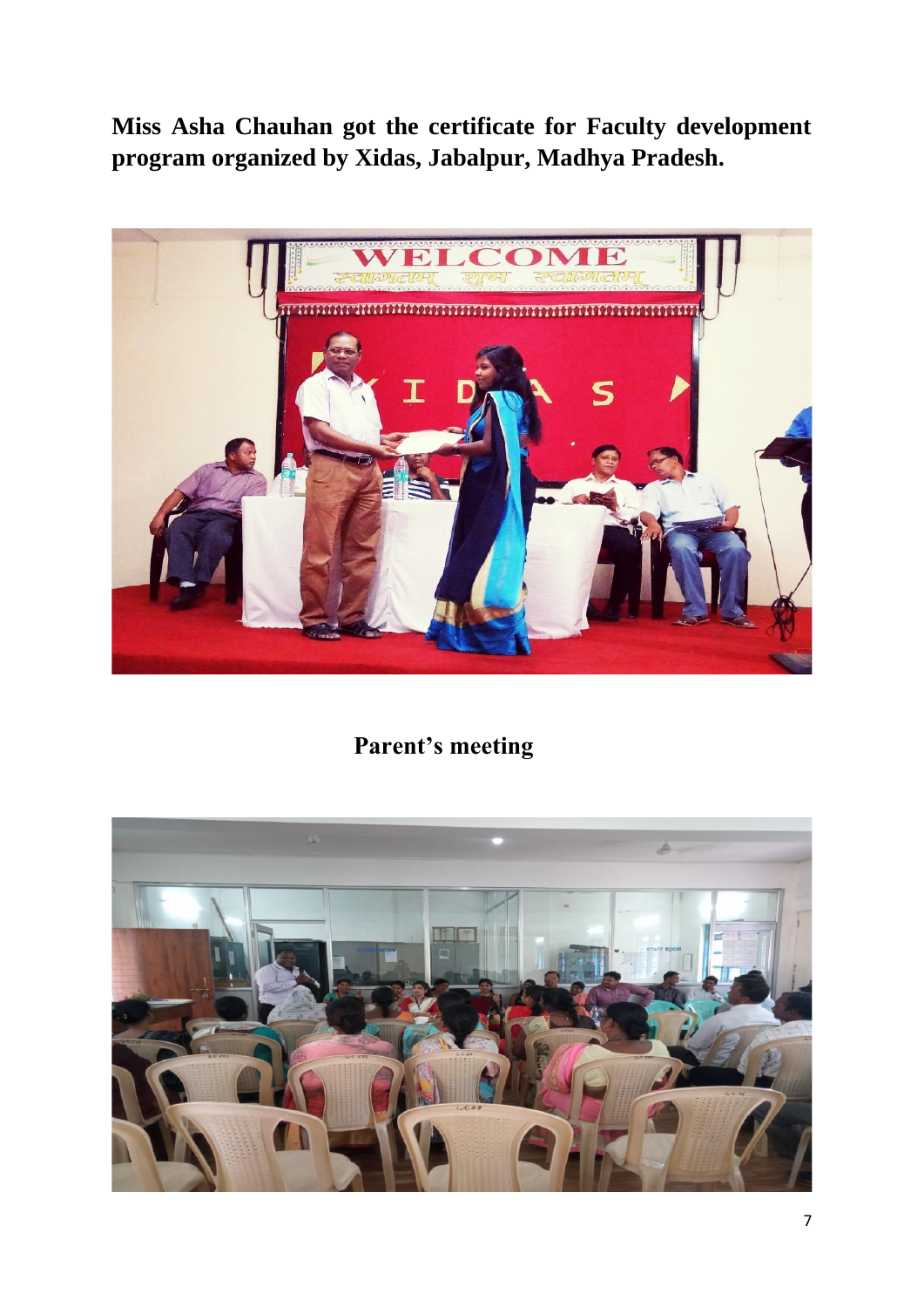#### **Model exam of B. Sc. computer science students.**



**IQAC training program by Fr. Satya Prakash.**